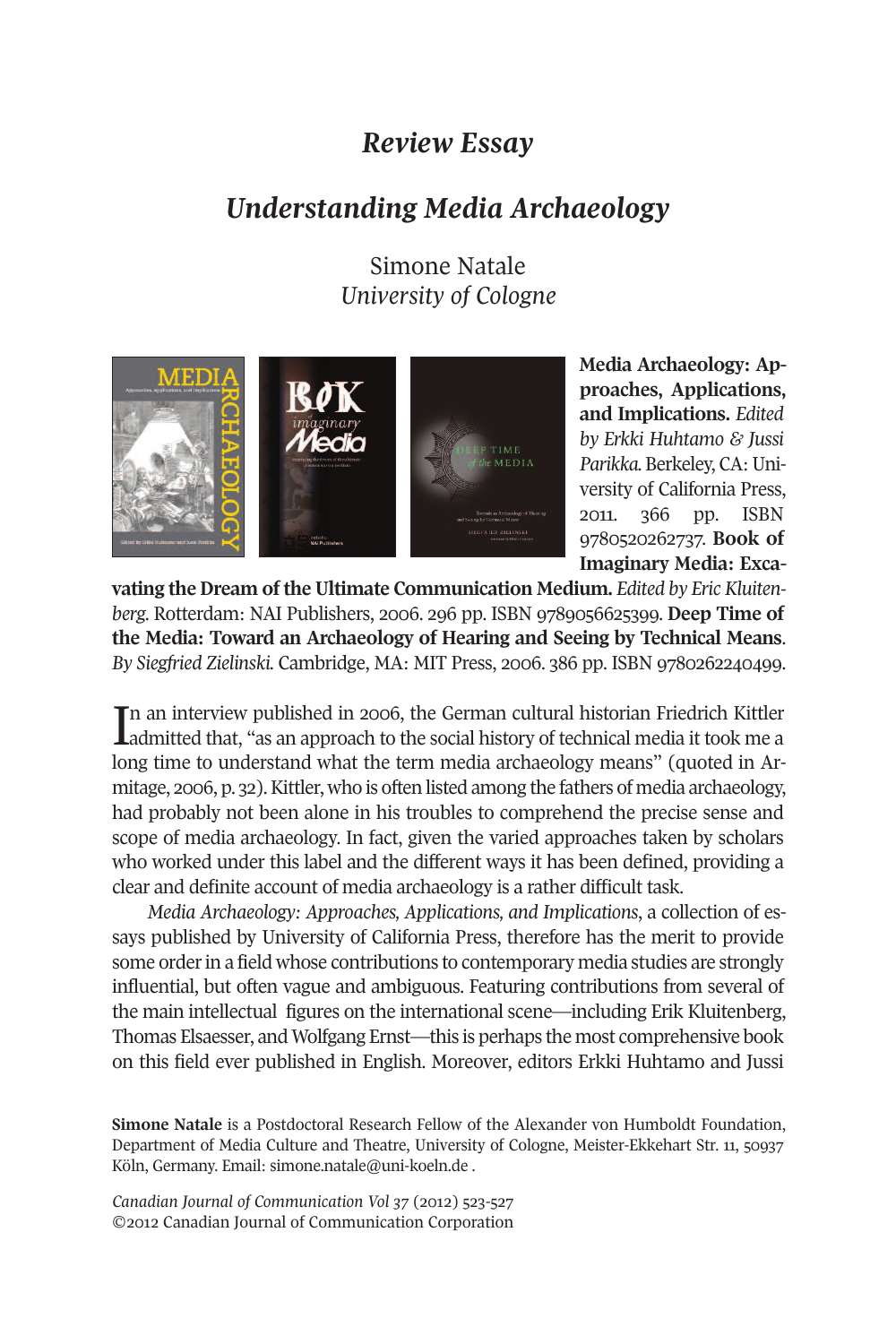Parikka's introduction is a worthwhile effort to provide a synthetic and clear account ofthe main outcomes,the inspirational sources**,** and the history of media archaeology.

The word "archaeology" has had a singular appeal in the fields of media and cultural history, especially but not exclusively in regard to visual media such as photography and film. As Huhtamo and Parikka accurately note, the roots of media archaeology should be located within two distinct traditions. On one side, media archaeologists often referred this wording to Michel Foucault's notion ofthe archaeology of knowledge (Foucault, 1972). On the other side, the term "archaeology" has been frequently used, at least since the 1960s, in the field of film studies. In this context, authors such as C. W. Ceram (1965), Jacques Perriault (1981), and, more recently, Laurent Mannoni (1995), proposed the "archaeology of cinema" as a kind of prehistory of the medium, pointing to philosophical toys, techniques of projections, photographic technologies, and illusions of movements that preceded the advent of film.

In the past decade, the term has become ubiquitous in media studies. Scholars have struggled to apply it to the most dissimilar subjects, proposing—to give but a few examples—an archaeology of compositing (Manovich, 2002), an archaeology of television (Müller, 2000), or an archaeology of peep media (Huhtamo, 2006), and employing different methodologies and theoretical frameworks. In this sense, there is not just one "media archaeology," but several of them: different authors who have been working under this umbrella have developed substantially different versions of it.

But how can we make sense of all the different versions of media archaeology? A convenient way to do it is to consider some of the most influential works in the field and see what they have in common. For this purpose, it might be useful to take into account two other books that have powerfully contributed to the adoption of media archaeological frameworks in the Anglophone academy: Siegfried Zielinski's *Deep Time of the Media*,translated from German in 2006 by the MIT Press, and *Book ofImaginary Media*, edited by Eric Kluitenberg for NAI Publishers and published in both Dutch and English in 2006. 1

Zielinski's *Deep Time of the Media*, published forthe first time in German in 2002, is for several reasons a very peculiar book. The reader will be surprised to find out that the book has not only one, but two introductions. Although both of them focus on methodological and theoretical issues, the first one (which is the only one that the author explicitly calls "introduction") explains the notion of the "deep time of the media," and the second one clarifies Zielinski's own approach to the archaeology of media, which he names "anarchaeology."

The discussion of the concept of "deep time" moves around a critique of the idea of technical progress and of a history of technology that tells the comforting fable of a universal driving force. As Zielinski put it: "[T]he history of the media is not the product of a predictable and necessary advance from primitive to complex apparatus. The current state of the art does not necessarily represent the best possible state" (p. 7). According to Zielinski, instead of looking for progressive trends in the history of media, historians should be able to discover individual variations and qualitative turning points. Such an approach is described by Zielinski by drawing on concepts developed not so much within archaeology, but rather within geology and paleontology. In these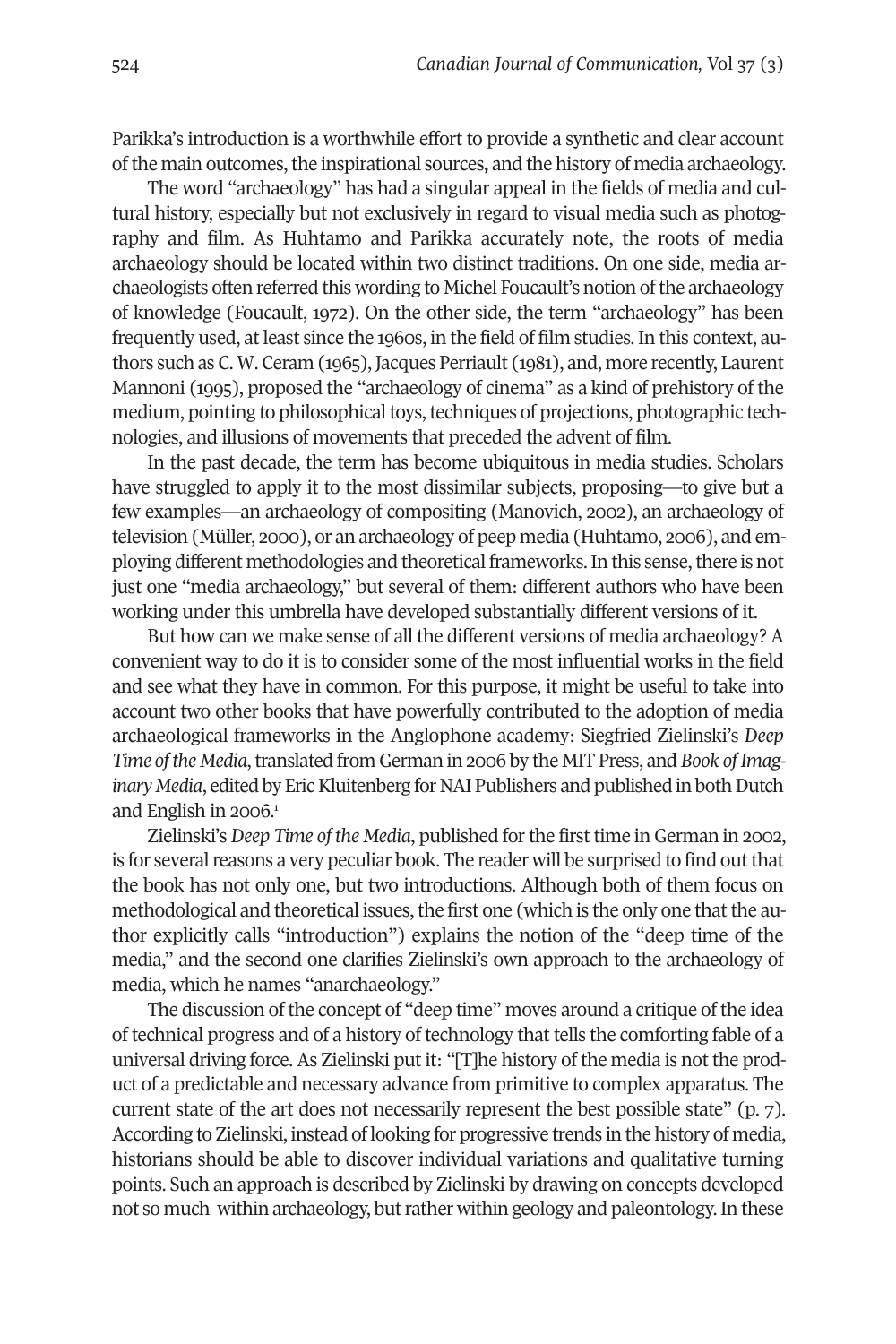fields, the idea of "deep time" was linked to the discovery that "the Earth's evolution was not a linear process, but a dynamic cycle of erosion, deposition, consolidation, and uplifting before erosion starts the cycle anew" (p. 4). In paleontology, this discovery implied the refusal of a notion of progress from simple to complex forms of life, substituting it with an idea of time in which a successive reduction, and increase incrementation in the diversity of species, takes place. Following from this perspective, the archaeology of media should also focus on the attempt to recognize the crucial moments in the history of technology. To Zielinski, the importance of such moments, which he calls "windows" or "cuts," is usually understated because of the genealogical and linear approach employed by most historians of media.

The second central concept that drives Zielinski's approach is the notion of *an*archaeology. The use of this term is based on the fact that the etymological roots of archaeology encompass the word *archos,* which in Ancient Greek means "leader." If *anarchos* is then "the absence of a leader," anarchaeology is an approach to history that refuses to identify a primary, standardized set of objects for analysis, reserving "the option to gallop off at a tangent, to be wildly enthusiastic, and, at the same time, to criticize what needs to be criticized" (p. 27).In Zielinski's view, by opening the spectrum of potential objects and paths, the historian of media will need to accept the risk of unsuccessful searches, but will be rewarded by unexpected—and thus particularly precious—finds.

Zielinski's book carries the reader in a somehow anarchic but fascinating journey into the history of communications, where Empedocles' theory of pores is interpreted as a theory of the perfect interface; Della Porta's explorations in optics and cryptography reveal a particular configuration of magic, science, and technology; and Cesare Lombroso's anthropology ofthe criminal makes technical means into instruments of measure and metaphors for the human body. Such wandering in the "anarchaeology" of media is made even more enjoyable and interesting by the numerous, beautiful illustrations and captions—an alternative path that the reader follows throughout the text.

*Book ofImaginary Media*, a collection of essays edited by EricKluitenberg, belongs to the recent tradition of literature in media history that explores the connections between communications media and the imaginary. <sup>2</sup> This version of media archaeology questions the emergence of expectations, fantasies, and fears about technology. Paraphrasing Benedict Anderson's famous claim that communities are in part real and in part imagined (Anderson, 1983), Kluitenberg argues in his introduction to this collection that media are "partly real and partly imagined," too. As a consequence, communications media should be considered not only technological devices, but also "compensatory machines," sites onto which various types of irrational desires are projected.According to Kluitenberg, historians should struggle to document not only the technical history of media, but also the uncertain paths of human inspirations, which are frequently connected to the ideation and production of technical artifacts. 3

Despite a certain vagueness of its claims, Kluitenberg's project of "the archaeology" ofimaginary media" has been extremely influential in recent media studies. Embracing non-existing media that were imagined by futurologists and science fiction writers, speculations about existing technologies, and cultural desires connected to the devel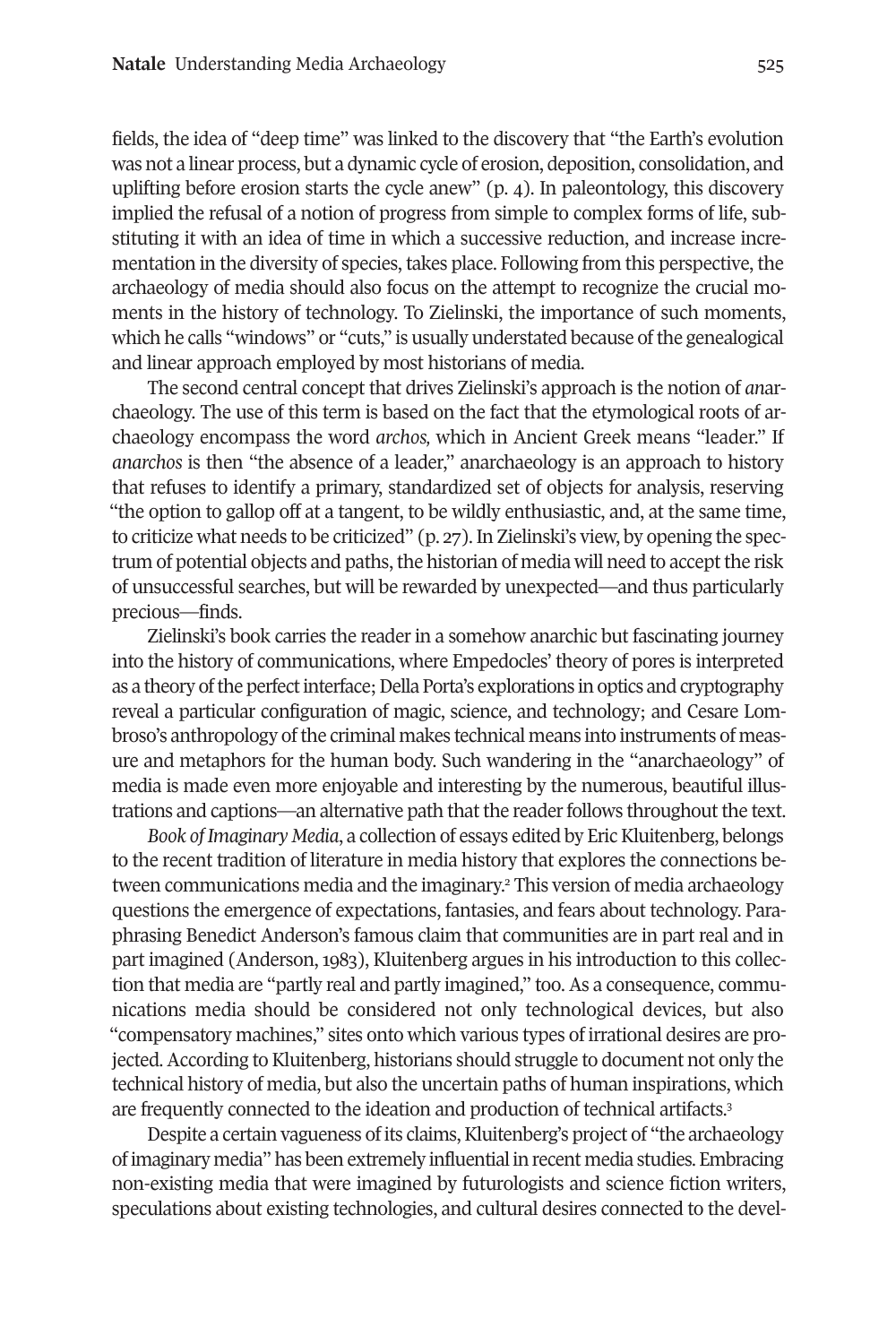opment of communications media, this is a flexible and tempting framework for scholars addressing the issue of what Carolyn Marvin called "media fantasies" (1988, p. 7). However, some of the questions raised by Kluitenberg are left unresolved in the book he edited. In particular, despite his suggestion that the intent of his work is to understand the way the imaginary quality of media affects their actual development, the question of how such feedback between technology and imagination actually takes place is not convincingly answered in this context.

What do Zielinski's and Kluitenberg's media archaeologies have in common? Arguably, three main aspects in these books can help to make sense of the efforts of media archaeology altogether. The first aspect is the refusal of the notion of linear progress. Most media archaeologists share Zielinski's and Kluitenberg's conviction that historians of media must abandon ideas of linear development from less to more sophisticated technologies. This is explicitly stated by Zielinski and mentioned also by Kluitenberg, who notes that "dead" media and failed—or even non-existent—technologies are as relevant to the history of media as the ones that are universally adopted.

The second aspect is the emphasis given to recovering the meaning of episodes and facts in the history of media that are usually disregarded. This is also connected to the refusal of linear progress: in a history that is not regarded as a development toward further levels of complexity and perfection, the difference between the margins and the centre is virtually imperceptible. The gaze of media archaeologists upon the development of media technologies should be as open as possible, in order to grasp the significance of historical evidences that are usually disregarded. As a consequence, media archaeology has been particularly fertile in exploring issues such as the imaginary of media, the invention of artifacts that were potentially alternative to more successful technologies, or the anticipations of future media, discourses, and practices.

The third aspect is a substantial methodological anarchy, which is often characteristic of the work of media archaeologists. In Zielinski, who alludes to anarchy in his neologism "anarchaeology," this methodological anarchy is expressed through an explicit and deliberate call for a history that does not fear to wander in an inspired exploration of the richness of media culture.

Given such heterogeneity of methods, Huhtamo and Parikka's collection is an important attempt at theoretical reorganization for media archaeology, whose influence, lacking a solid framework, otherwise risks remaining ephemeral. Despite their impressive attempt at synthesis and self-definition, however, the book confirms the impression that media archaeology should be regarded as quite a heterogeneous set of instruments and inspirations to be used by historians of media, rather than as a coherent theory about the development and history of media technologies. In fact, the problem of media archaeology's variety of approaches and definitions is explicitly acknowledged by editors Huhtamo and Parikka, who choose not to "nail down 'correct' principles or methodological guidelines or to mark fixed boundaries for a new discipline" (p. 2). Instead of positing an orthodoxy, they prefer to realize an open forum for different voices. This is probably the most appropriate and representative solution for a book on media archaeology. However, this choice also brings some risks: by merging media archaeology with a wide range of perspectives in contemporary media his